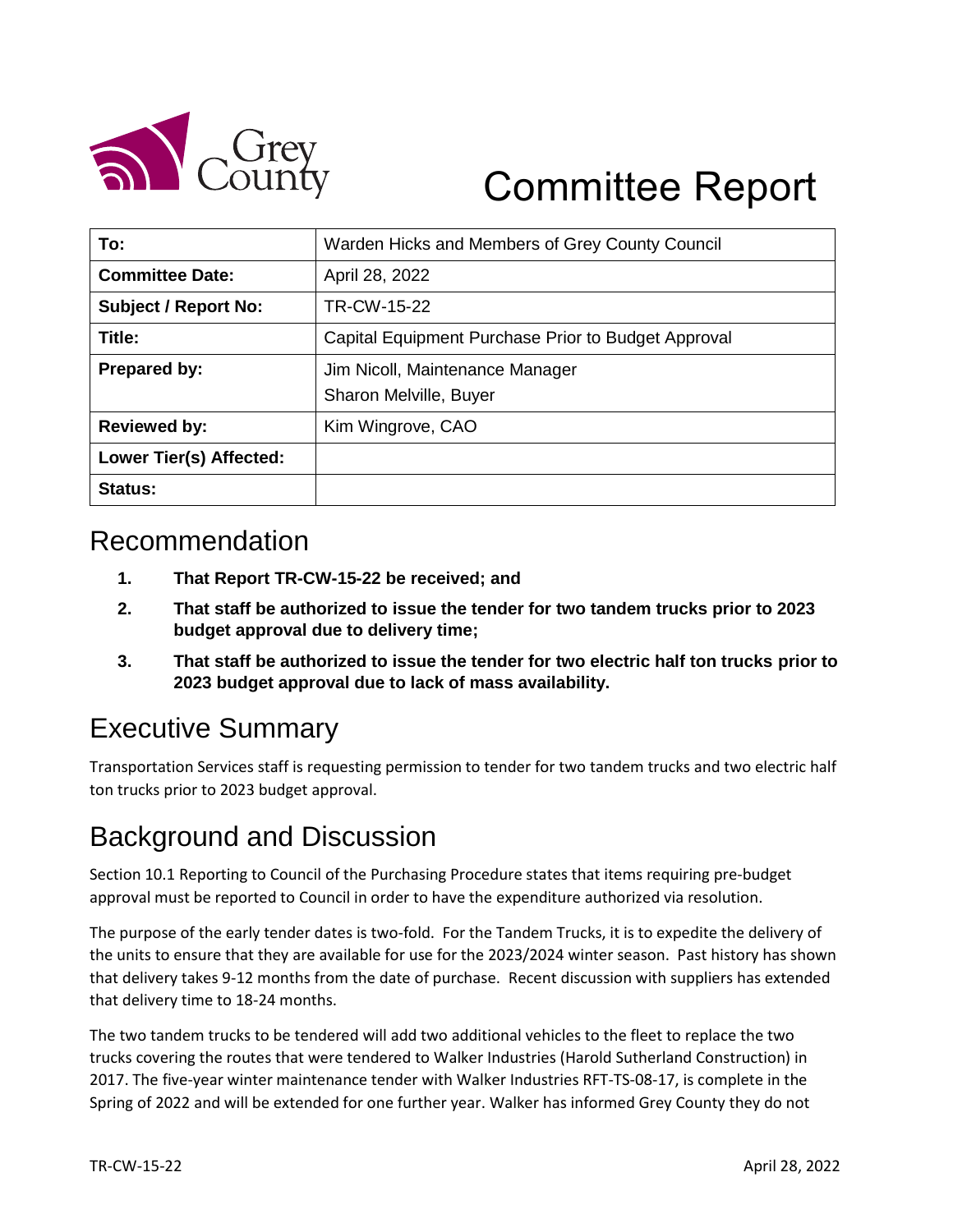want to continue winter maintenance operations past 2023. This agreement was extended one year to the Spring of 2023, to allow Grey County to purchase the two tandems without causing an over expenditure in the equipment capital budget in 2022. Manpower will be addressed in a future report scheduled to be received in May.

A route analysis has shown that tandem trucks are the appropriate vehicle in both material space and agility to undertake winter maintenance. The two tandem trucks will be tendered with stainless steel dump bodies. Since purchasing tandem trucks with these boxes in 2017, stainless steel continues to be the preferred choice of box material.

There are currently no electric tandem snowplow trucks, they are anticipated to be available in approximately 2 years. The dealers have advised that the priority production for electric vehicles will be on those that are used the most, passenger cars, light duty trucks and then highway tandem trucks.

The request to tender the electric half ton trucks early is to ensure that Grey County is able to receive and trial the electric light duty vehicles and appropriately plan fleet renewal prior to the eventual federal requirement of 100% electric fleets. The cost per electric half ton is expected to exceed the purchase cost of the gas trucks by approximately \$15,000 per vehicle. The expectation is that the electric vehicles lifetime cost will be approximately 30% less in the 7-year cycle of ownership.

The following is a side-by-side comparison of an electric vehicle and an equivalent gas vehicle by [Clean](https://cleanenergycanada.org/report/the-true-cost/)  [Energy Canada,](https://cleanenergycanada.org/report/the-true-cost/) this infographic is based on \$1.35/litre, the higher the gas costs, the larger the % difference:



#### The full cost of an EV and an equivalent gas car

There were some announcements the week of April 1 regarding the Federal [2030 Emissions Reduction Plan.](https://www.canada.ca/en/environment-climate-change/news/2022/03/2030-emissions-reduction-plan--canadas-next-steps-for-clean-air-and-a-strong-economy.html) Included is a 2035 100% electric requirement for light-duty vehicles (half ton trucks), applying to new purchases only. The Federal Government will implement a sales mandate to ensure that at least 20% of new light-duty vehicle sales will be zero-emission vehicles (ZEV) by 2026, at least 60% by 2030 and 100% by 2035. To reduce emissions from medium and heavy-duty vehicles (MHDVs), the Government of Canada will aim to achieve 35% of total MHDV sales being ZEVs by 2030. In addition, the Government will develop a MHDV ZEV regulation to require 100% MHDV sales to be ZEV's by 2040.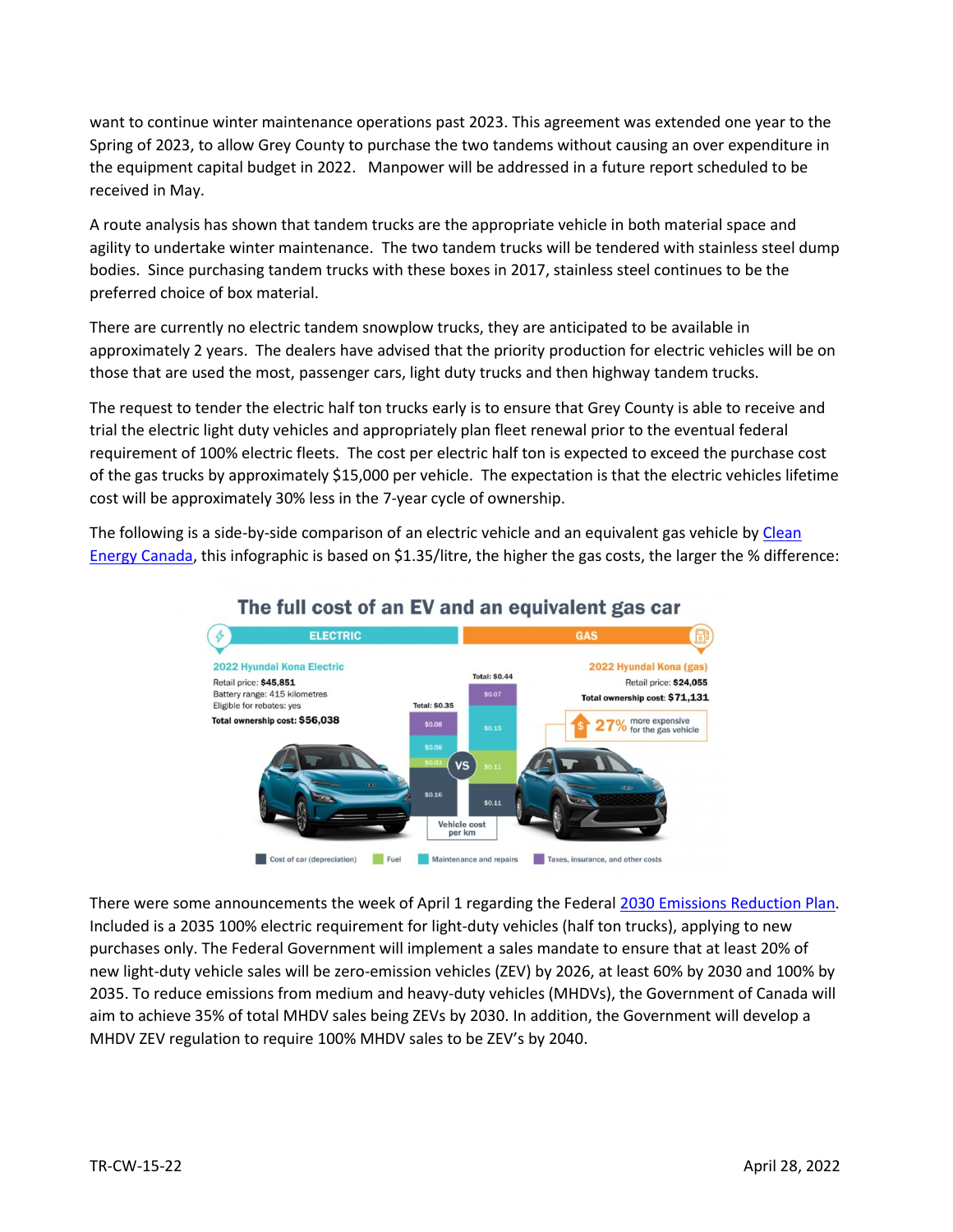The Federal government has also committed to providing an additional \$400 million in funding for ZEV charging stations, in support of the objective of adding 50,000 ZEV chargers to Canada's network and the Canada Infrastructure Bank will also spend \$500 million on electric vehicle charging infrastructure.

Staff are also investigating the need to hire a Consultant to evaluate the ability of each Grey County location to support the charging infrastructure that will be required for the vehicles. Staff has approached LAS to enquire about their ability to provide a roster of consultants who can help understand what is required along with costing the infrastructure.

Half ton trucks are typically on a 7-year replacement cycle and tandem trucks are on a 12-year replacement cycle. Keeping all of this in mind, while there are many reasons such as, financial and environmental to move to electric vehicles, we must use a careful and cautious approach is it relates to the next 12-15 years of purchasing new vehicles.

# Legal and Legislated Requirements

None.

### Financial and Resource Implications

These units were submitted for replacement in the Machinery portion of the approved 2022-2031 Ten Year Capital Forecast.

The amount contained in the 2022-2031 approved Transportation Services Ten-Year Capital Forecast plan in year 2023 for two tandem trucks was \$673,400, or \$336,700 each. Due to market pressures, when the 2023-2032 capital plan is formed, 5% will be added to the total of the Tandem trucks for a total of \$707,000, or \$353,500 each. The electric half-ton trucks have an estimated cost total of \$110,000, or \$55,000 each. The Transportation Services 2022 budget capital gross expenditures totaled \$33,286,200. Using this as a base, the total percentage of gross expenditures to be used before the approval of the 2023 budget would be 2.45%.

| <b>Capital Cost</b>                            |           |
|------------------------------------------------|-----------|
| Cost per Tandem net HST (scheduled for 2023)   | \$353,500 |
| Total Tandem Cost net HST (scheduled for 2023) | \$707,000 |

| <b>Capital Cost</b>                                       |           |
|-----------------------------------------------------------|-----------|
| Cost per Electric Half-Ton net HST (scheduled for 2023)   | \$55,000  |
| Total Electric Half Ton Cost net HST (scheduled for 2023) | \$110,000 |

# Relevant Consultation

☒ Internal